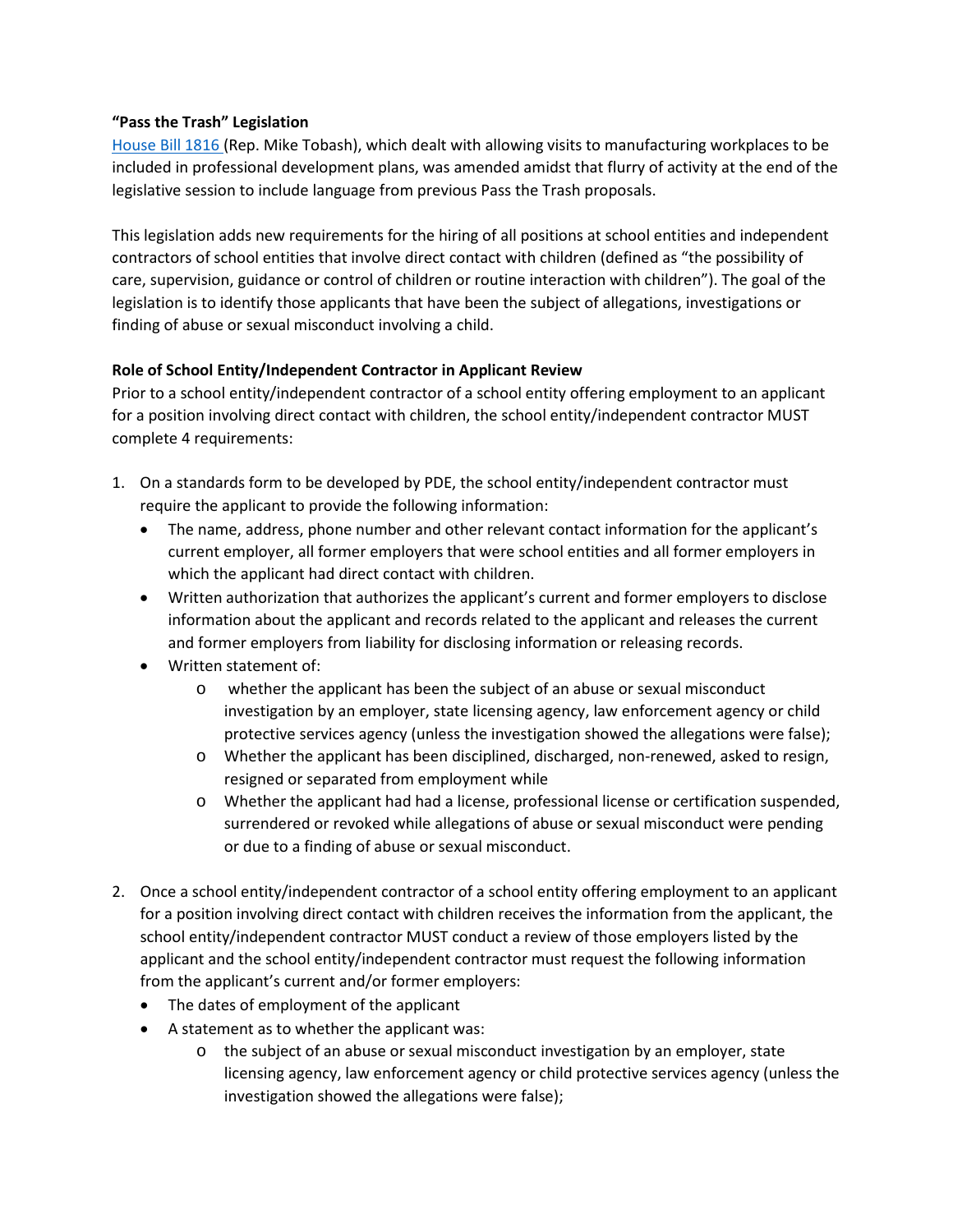- o was disciplined, discharged, non-renewed, asked to resign, resigned or separated from employment while
- o had a license, professional license or certification suspended, surrendered or revoked while allegations of abuse or sexual misconduct were pending or due to a finding of abuse or sexual misconduct.
- 3. The school entity/independent contractor must then check the eligibility for employment or certification status of the applicant to determine if the applicant has a valid and active certification
- 4. The school entity/independent contractor must inquire whether PDE has received notification of pending criminal charges against the applicant

# **Role of Current/Former Employer**

The legislation requires current and former employers of the applicant to disclose the information requested within 20 days from receiving the request from the school entity/independent contractor. This information must be disclosed on a standard form developed by PDE.

If, following receipt of the information from current or former employers of an applicant, the school entity/independent contractor receives information that indicated there was an allegation, investigation, resignation, etc. relating to abuse or sexual misconduct, the school entity/independent contractor must request that current or former employers provide additional information and disclose all related records. Current and former employers have 60 days from the request for additional information to make the necessary disclosures.

# **Right to Know**

The legislation makes clear that none of the information received by the school entity/independent contractor is subject to the Right to Know law. The information received can be used by the school entity/contractor to make hiring decisions and can be reported to PDE, a state licensing agency, law enforcement agency, child protective services agency or another school entity or prospective employer.

# **Immunity from Liability**

A school entity/contractor, employer or school administrator that provides information or records about a current or former employee or applicant is immune from criminal liability under the Child Protective Services Law and the Educator Discipline Act and is immune from civil liability for the disclosure of the information (unless the information disclosed is knowingly false).

A school entity/contractor, employer or school administrator that willfully fails to disclose the information may be subject to civil penalties and professional discipline.

# **Hiring**

A school entity/contractor may not hire an applicant who does not provide the requested information for a position involving direct contact with children; however, an applicant may be hired on a provisional basis for up to 90 days pending the school entity's/contractor's review of the information requested if:

• The applicant provided all the information and documentation;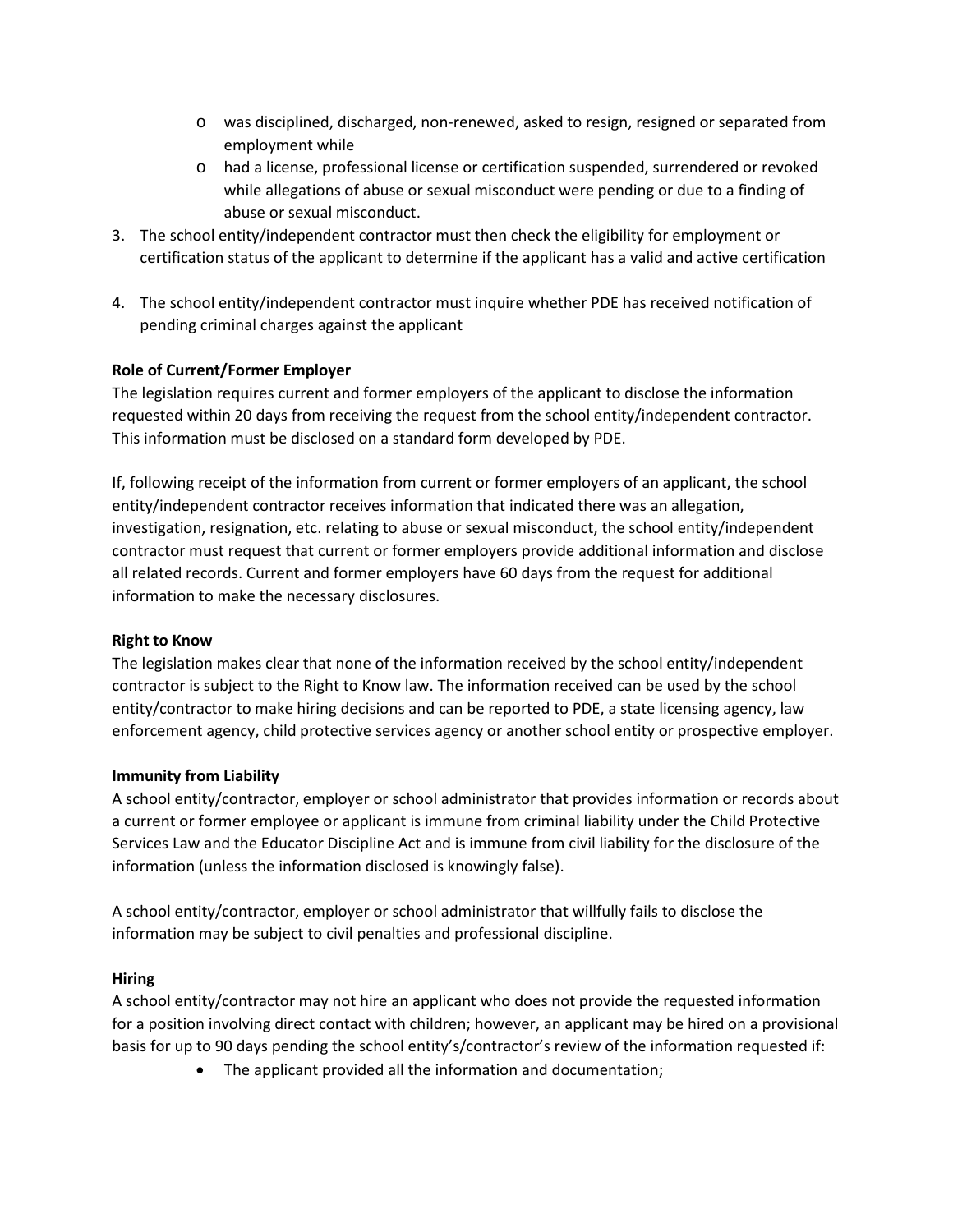- The school administrator has no knowledge of information that would disqualify the applicant;
- The applicant affirms that he or she is not disqualified
- The applicant is not permitted to work alone with children and works in the immediate vicinity of a permanent employee

### **Agreements/Contracts**

Collective bargaining agreements, contracts, termination/resignation agreements or severance agreements entered into after the effective date of the legislation cannot suppress any information related to abuse or sexual misconduct, affect the ability of the school entity/contractor to report abuse or sexual misconduct or require the school entity/contractor to expunge information relating to abuse or sexual misconduct from documents, unless allegations are determined to be false.

# **Substitute Employees**

The employment history requirements are only required prior to the initial hiring of a substitute or placement on the school's approved substitute list, and they remain valid as long as the substitute is employed by the school entity or remains on the substitute list.

If a substitute wants to be added to another school entity's list, a new employment history check is required, unless the initial employment history check was completed by an independent contractor, IU or other entity furnishing substitute staffing services to school entities. In those cases, the employment history check will be valid for all school entities using the services of that contractor, IU or other service. The legislation clarifies that "substitute employee" does not include a bus driver hired by an independent contractor.

# **Independent Contractors**

For employees of independent contractors, employment history checks must be done at the time of initial hiring or just prior to an existing employee working in a school entity in direct contact with children. The check will remain valid as long as the employee is employed by the independent contractor.

Prior to assigning an employee to perform work in a school entity involving direct contact with children, the contractor must inform the school entity of any instance in which the employee was:

- the subject of an abuse or sexual misconduct investigation by an employer, state licensing agency, law enforcement agency or child protective services agency (unless the investigation showed the allegations were false);
- was disciplined, discharged, non-renewed, asked to resign, resigned or separated from employment while
- had a license, professional license or certification suspended, surrendered or revoked while allegations of abuse or sexual misconduct were pending or due to a finding of abuse or sexual misconduct.

The contractor may not assign the employee to work in a school entity in a position involving direct contact with children if the school entity objects due to information disclosed.